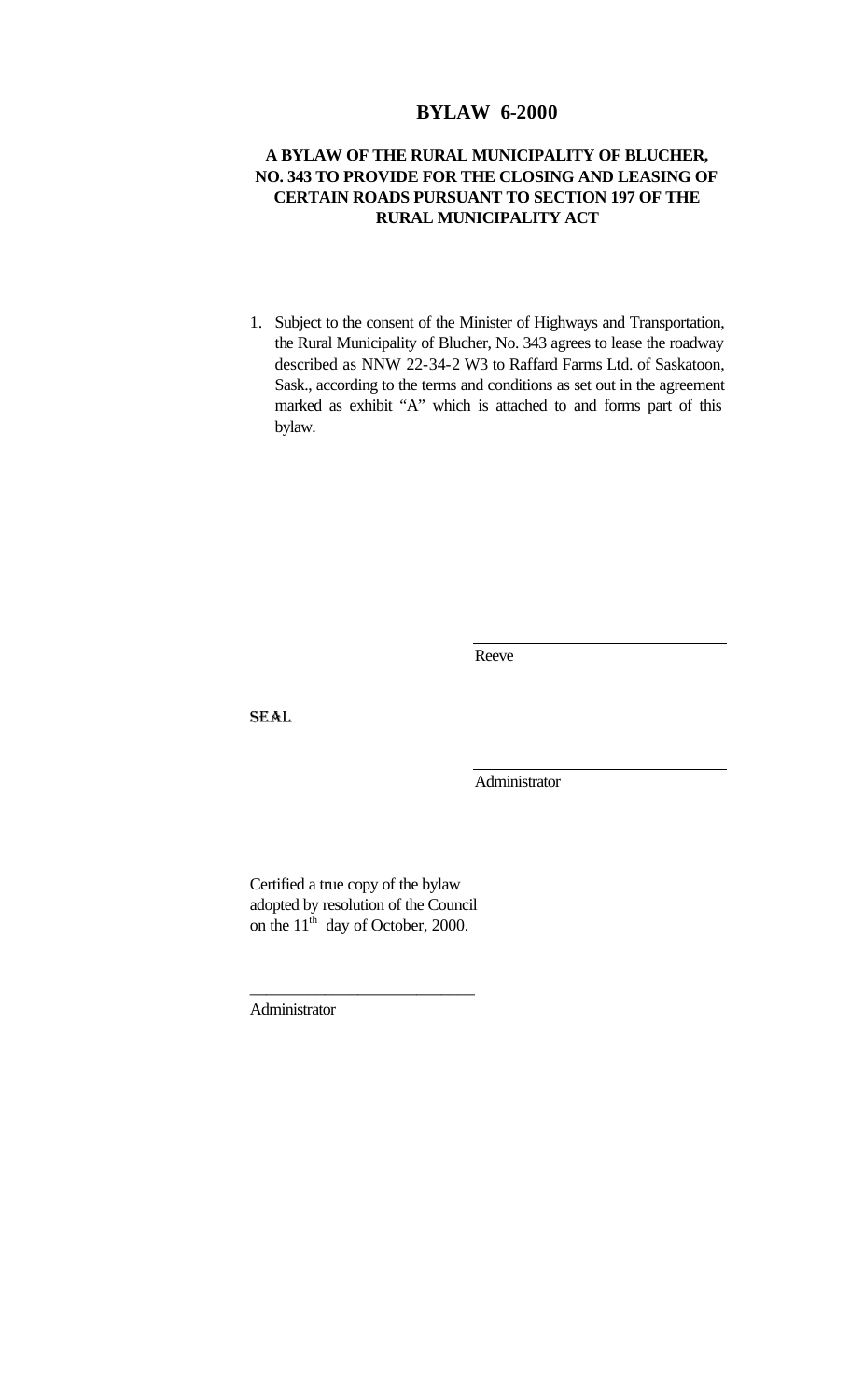### **EXHIBIT "A" TO BYLAW 6-2000 LEASE PART OF ROADWAY IN A RURAL MUNICIPALITY**

This Agreement made in duplicate this \_\_\_\_\_\_ day of \_\_\_\_\_\_\_\_\_, 2000.

BETWEEN:

The Rural Municipality of Blucher, No. 343 hereinafter called "The Municipality"

### OF THE FIRST PART

- and -

Raffard Farms Ltd. of Saskatoon, Saskatchewan, farmer, hereinafter called the "Lessee"

## OF THE SECOND PART.

WHEREAS the minister has agreed to allow the municipality to lease to the said Lessee, subject to the terms and conditions hereinafter set forth.

#### NOW THIS INDENTURE WITNESSETH AS FOLLOWS:

- 1. In consideration of the premises and of the rents, convenants and agreements herein reserved and contained on the part of the lessee, the municipality hereby leases the highway running NNW 22-34-2 W3 to the said lessee for a term of 5 years to be computed from January 1, 2001 and from thenceforth next ensuing and fully to be complete and ended on December 31, 2005, unless sooner terminated in the manner hereinafter provided.
- 2. The Lessee covenants and agrees with the Municipality to:
	- a) pay an annual rental charge of \$ Nil during each and every year of the said term, each rental payment to be made on or before the N/A day of N/A the year for which it is intended;
	- b) keep indemnified and save harmless the municipality against all claims of every nature whatsoever for damages arising out of leasing of the said highway to the lessee, or out of his use of same, including all costs incurred in defending any action which may be brought against the municipality with respect to any such claim;
	- c) erect and maintain throughout the period of this lease suitable signs at each end of the said highway bearing the words "no through road" or such other wording as the municipality may in writing from time to time direct;
	- d) take such measures as the council may from time to time in writing direct for the control an elimination of the said highway of noxious weeds as defined by or pursuant to The Noxious Weeds Act;
	- e) permit public utility companies such as Sask Power, Sask Energy, Sask Tel or Trans Gas access to enter and use the said leased highway for the purpose of regular and emergency repairs;
	- f) acknowledge that no crop damage shall be owing to the lessee for any damages incurred due to any access onto the said leased highway by the municipality or any public utility;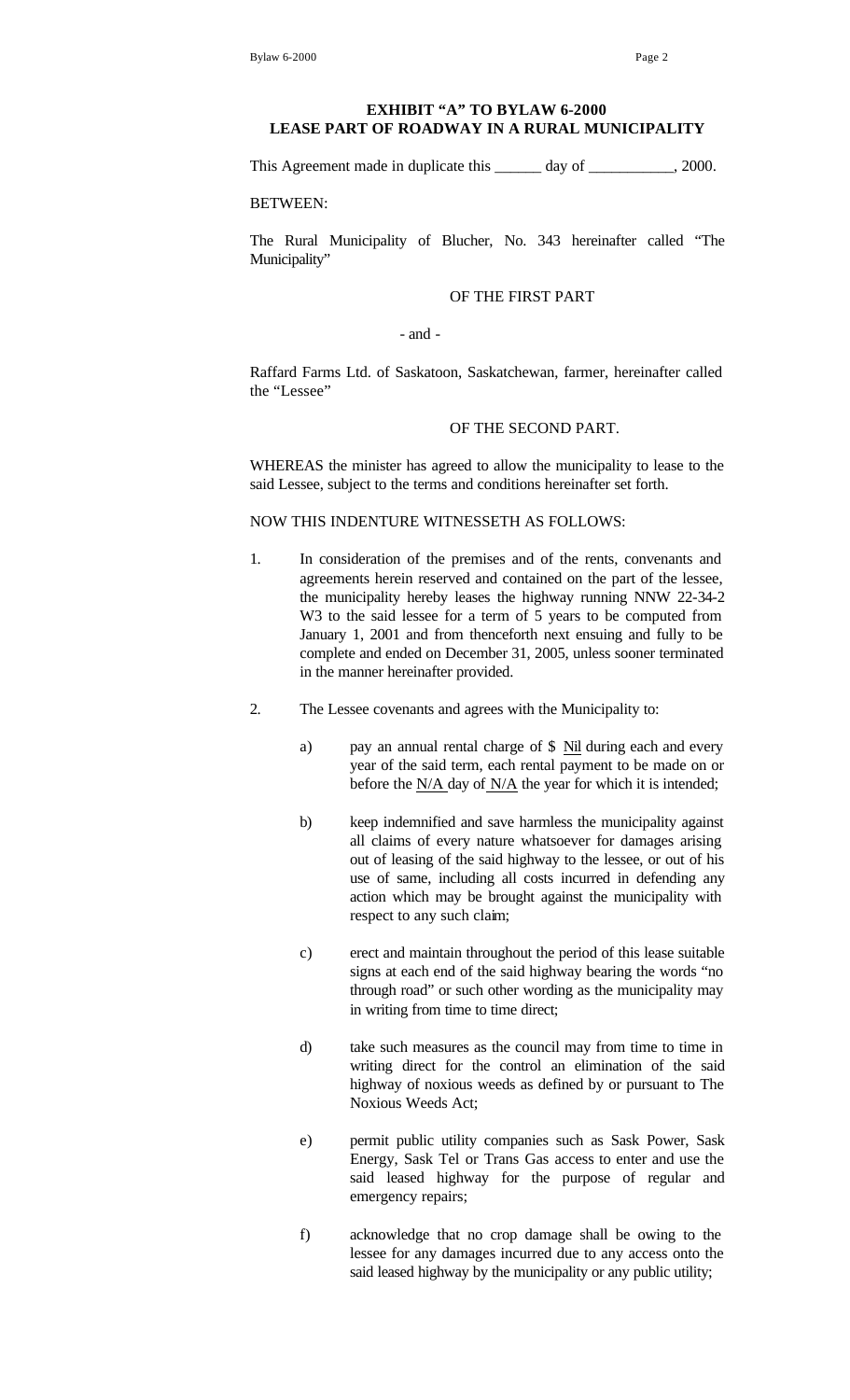- g) that he will not assign this lease or sublet any portions of the said highway, the implied proviso contained in section 13 of The Landlord and Tenants Act being hereby expressly negatived;
- h) that the lessee further convenants that he will use the said portion of the highway only for the purpose of cultivation.
- 3. Notwithstanding that this lease extends for a term certain of five years, it may be terminated at any time by either part giving to the other not less than one month's prior notice in writing of such termination.
- 4. Proviso for re-entry by the municipality on non-payment of rent or non-performance of any of the covenants on the part of the lessee herein contained and by him to be performed.

|                              |               | DATED AT BRADWELL THIS _____DAY OF ______________, 2000                                                                                                                                                                  |          |
|------------------------------|---------------|--------------------------------------------------------------------------------------------------------------------------------------------------------------------------------------------------------------------------|----------|
| ADMINISTRATOR                |               | <b>REEVE</b>                                                                                                                                                                                                             |          |
| (SEAL)                       |               |                                                                                                                                                                                                                          |          |
|                              |               |                                                                                                                                                                                                                          |          |
| <b>WITNESS</b>               |               | <b>LESSEE</b>                                                                                                                                                                                                            |          |
| CANADA<br>the<br>PROVINCE OF | $\mathcal{E}$ | $\}$                                                                                                                                                                                                                     | of<br>of |
| <b>SASKATCHEWAN</b>          | }<br>}        | the Province of Saskatchewan;<br>occupation:                                                                                                                                                                             |          |
| TO WIT:                      | $\mathcal{E}$ | make oath and say;                                                                                                                                                                                                       |          |
| purposes named therein.      |               | 1. That I was personally present and did see ___________, signatory for<br>the lessee named in the within lease, who is personally known to me to be<br>the person named therein, duly execute and sign the same for the |          |

- 2. That the same was executed by the said lessee at the Village of Bradwell, Saskatchewan, on the \_\_\_\_\_\_\_\_\_\_\_\_\_\_\_ day of  $\frac{1}{2000}$ .
- 3. That I know the said lessee and he is in my belief of the full age of eighteen years.

Sworn before me at the Village of Bradwell in the Province of Saskatchewan this \_\_\_\_day of \_\_\_\_\_\_\_\_\_\_\_\_\_\_\_\_, 2000.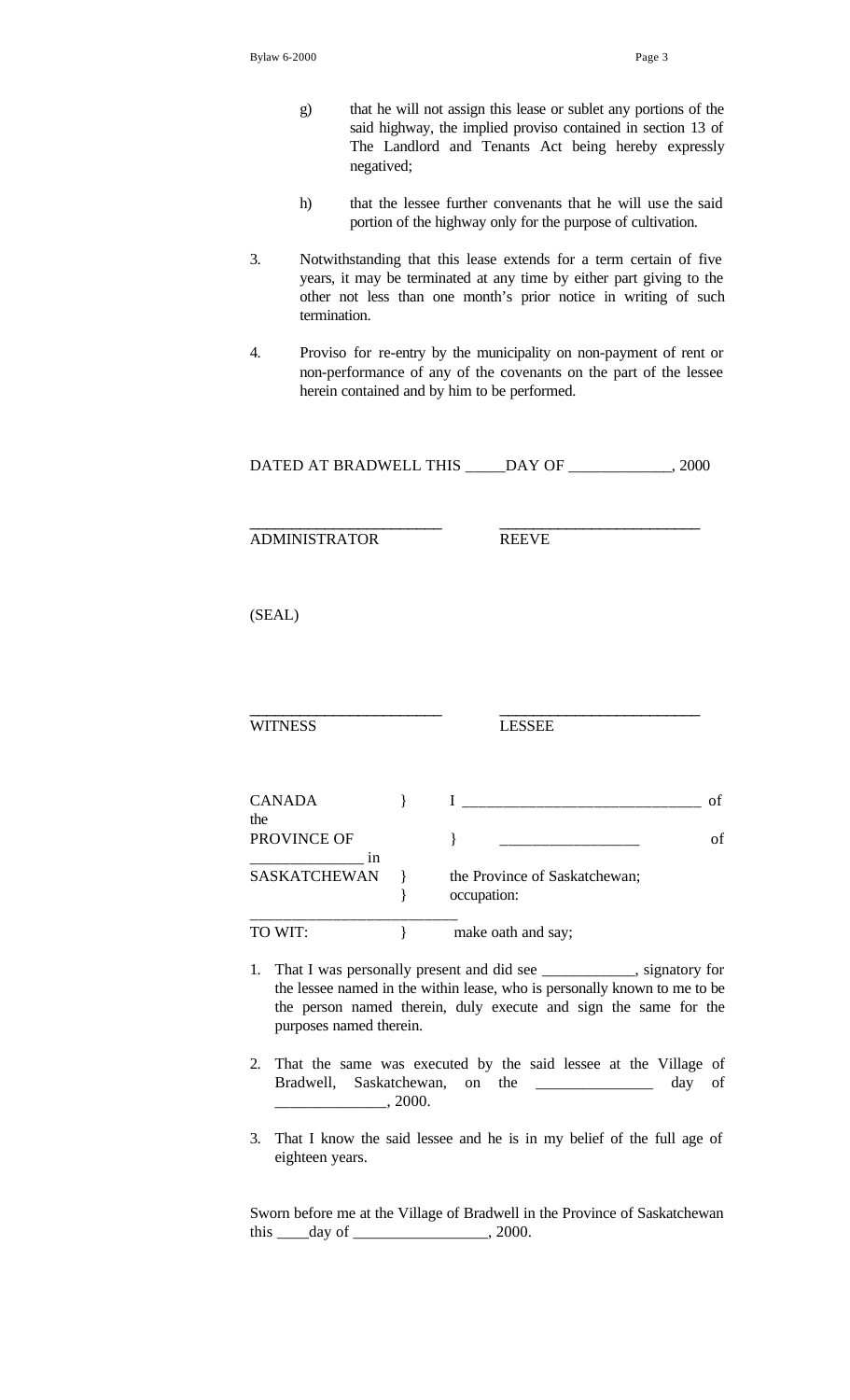COMMISSIONER FOR OATHS My commission expires \_\_\_\_\_\_\_\_\_\_\_\_

\_\_\_\_\_\_\_\_\_\_\_\_\_\_\_\_\_\_\_\_\_\_\_\_\_\_\_\_\_\_\_\_\_